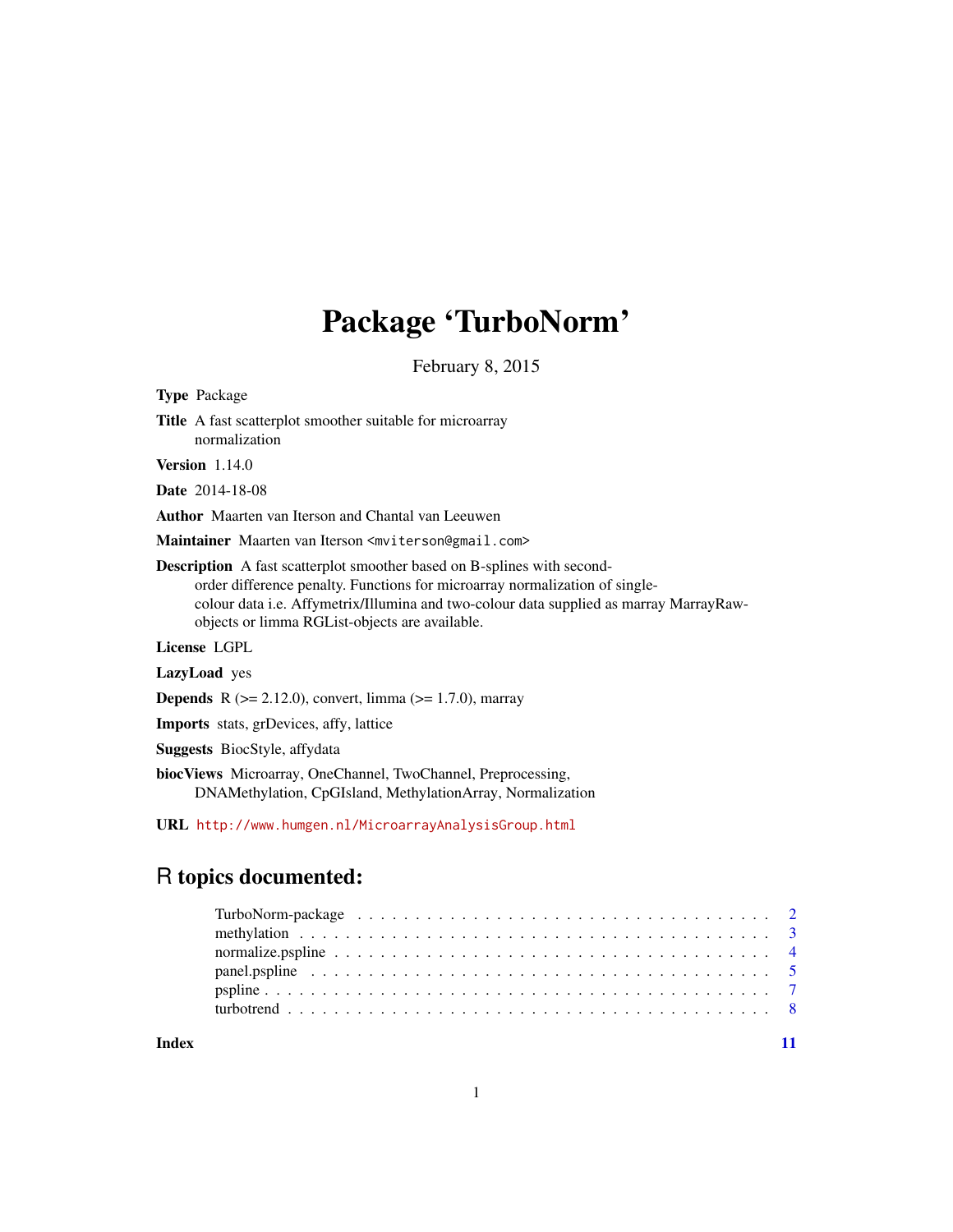<span id="page-1-0"></span>TurboNorm-package *A fast scatterplot smoother with applications for microarray normalization*

#### **Description**

A fast scatterplot smoother based on B-splines with second order difference penalty. Functions for microarray normalization of single-colour data i.e. Affymetrix/Illumina and two-colour data supplied as marray MarrayRaw-objects or limma RGList-objects are available.

#### Details

| Package:  | TurboNorm   |
|-----------|-------------|
| Type:     | Package     |
| Version:  | 1.7.2       |
| Date:     | 2013-29-01  |
| License:  | <b>LGPL</b> |
| LazyLoad: | yes         |

This package contains an implementation of piecewise constant P-splines of Eilers and Marx (1996) that can be used for normalization of either single- or two-colour data. For two-colour data objects of type RGList from the limma package and MarrayRaw from the package marray can be normalized using the function pspline(). For single colour microarray data wrapper functions are written based on the affy package functions normalize.loess() and normalize.AffyBatch.loess() namely normalize.pspline() and normalize.AffyBatch.pspline(). Also a panel.pspline() is available for adding the smoothed curve to lattice graphics panels.

## **Note**

The package pspline (S original by Jim Ramsey, R port by Brian Ripley) implements the Bspline/Natural Cubic Spline smoother

#### Author(s)

Chantal van Leeuwen and Maarten van Iterson Maintainer: Maarten van Iterson<mviterson@gmail.com>

# References

van Iterson M, Duijkers FA, Meijerink JP, Admiraal P, van Ommen GJ, Boer JM, van Noesel MM, Menezes RX (2012). A novel and fast normalization method for high-density arrays. SAGMB, 11(4).

Paul .H.C. Eilers and Brain D. Marx (1996). Flexible smoothing with B-splines and Penalties. Statistical Science, Vol 11, No. 2, 89-121.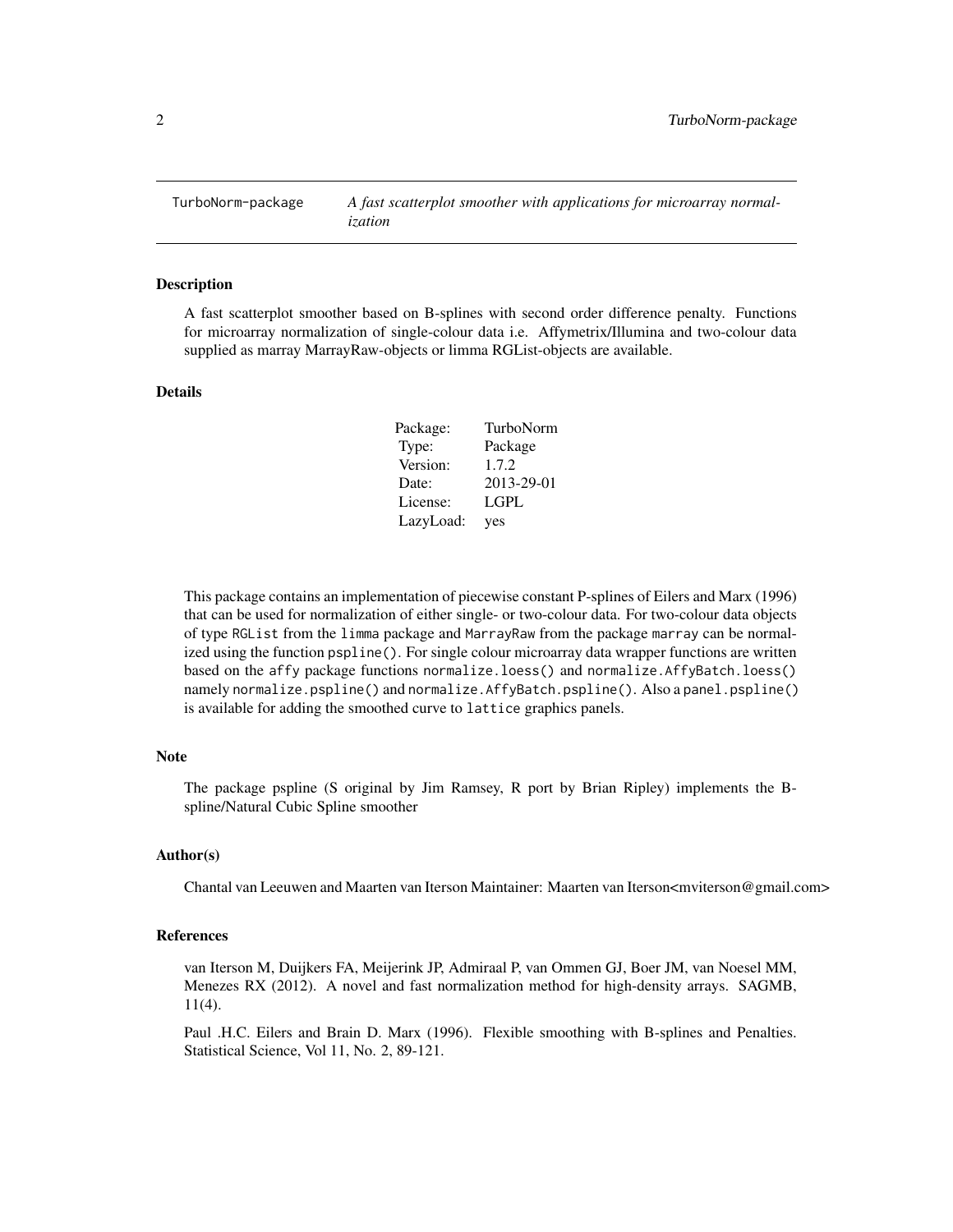# <span id="page-2-0"></span>methylation 3

# See Also

[turbotrend,](#page-7-1) [pspline,](#page-6-1) [normalize.pspline,](#page-3-1) [normalize.AffyBatch.pspline,](#page-3-2) [panel.pspline](#page-4-1)

methylation *CpG island DNA methylation array data*

# Description

CpG island DNA methylation array data of a neuro-ectodermal cell line that was treated with a demethylating agent

#### Usage

data(methylation)

# Format

"RGList" as defined in the package limma containing data from CpG island DNA methylation array data of a neuro-ectodermal cell line that was treated with a demethylating agent. The element "weights" of the "RGList" contains the subset of invariant fragments, those without methylationsensitive restriction sites, as a logical vector.

# Details

The data is extracted from a larger experiment described in van Iterson et al. Because the data is from a high-dense tiling array a random subset of the data was chosen for convenience in making the vignette.

#### References

van Iterson M, Duijkers FA, Meijerink JP, Admiraal P, van Ommen GJ, Boer JM, van Noesel MM, Menezes RX (2012). A novel and fast normalization method for high-density arrays. SAGMB, 11(4).

#### Examples

data(methylation)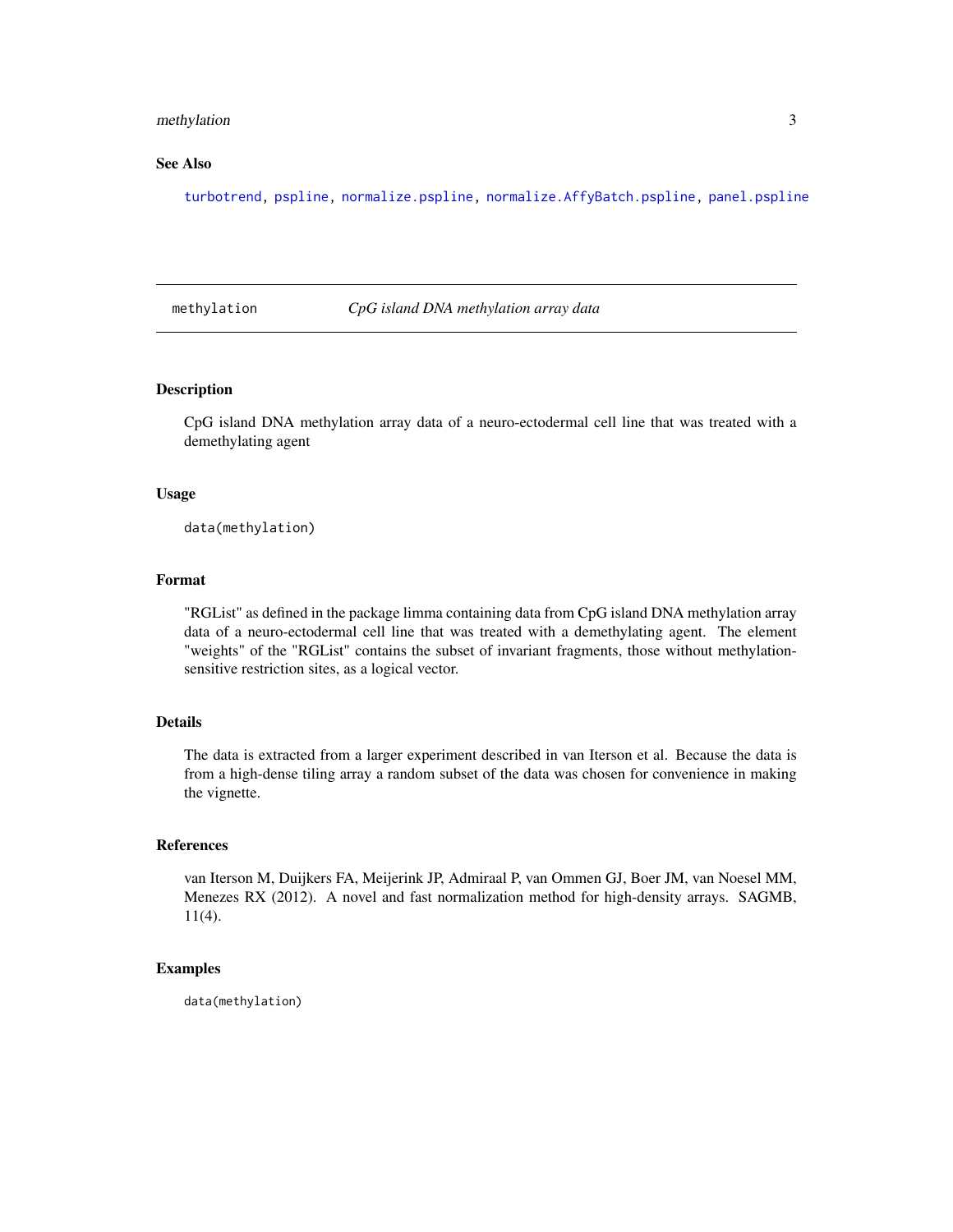<span id="page-3-1"></span><span id="page-3-0"></span>

# <span id="page-3-2"></span>Description

Modified version of normalize.loess and normalize.AffyBatch.pspline from the affy package uses the P-spline smoother in stead of the loess algorithm

#### Usage

```
normalize.psplit(mat, epsilon = 10^2-2, maxit = 1, log.it = TRUE,verbose = TRUE, weights = rep(1, nrow(mat)), ...)normalize.AffyBatch.pspline(abatch,
    type=c("together","pmonly","mmonly","separate"), ...)
```
# Arguments

| mat               | a matrix with columns containing the values of the chips to normalize.                |
|-------------------|---------------------------------------------------------------------------------------|
| abatch            | an AffyBatch object.                                                                  |
| epsilon           | a tolerance value (supposed to be a small value - used as a stopping criterion).      |
| maxit             | maximum number of iterations.                                                         |
| log.it            | logical. If TRUE it takes the log2 of mat                                             |
| verbose           | logical. If TRUE displays current pair of chip being worked on.                       |
| weights           | For weighted normalization. The default is NULL, so there are no weights used.        |
| type              | A string specifying how the normalization should be applied. See details for<br>more. |
| $\cdot\cdot\cdot$ | Graphical parameters can be supplied.                                                 |

#### Details

This function is a modified version of the function [normalize.loess](#page-0-0) from the affy package. In stead of the loess algorithm the function uses the P-spline algorithm. The type argument should be one of "separate","pmonly","mmonly","together" which indicates whether to normalize only one probe type(PM,MM) or both together or separately.

# Value

Normalized [AffyBatch](#page-0-0)

#### Author(s)

Maarten van Iterson and Chantal van Leeuwen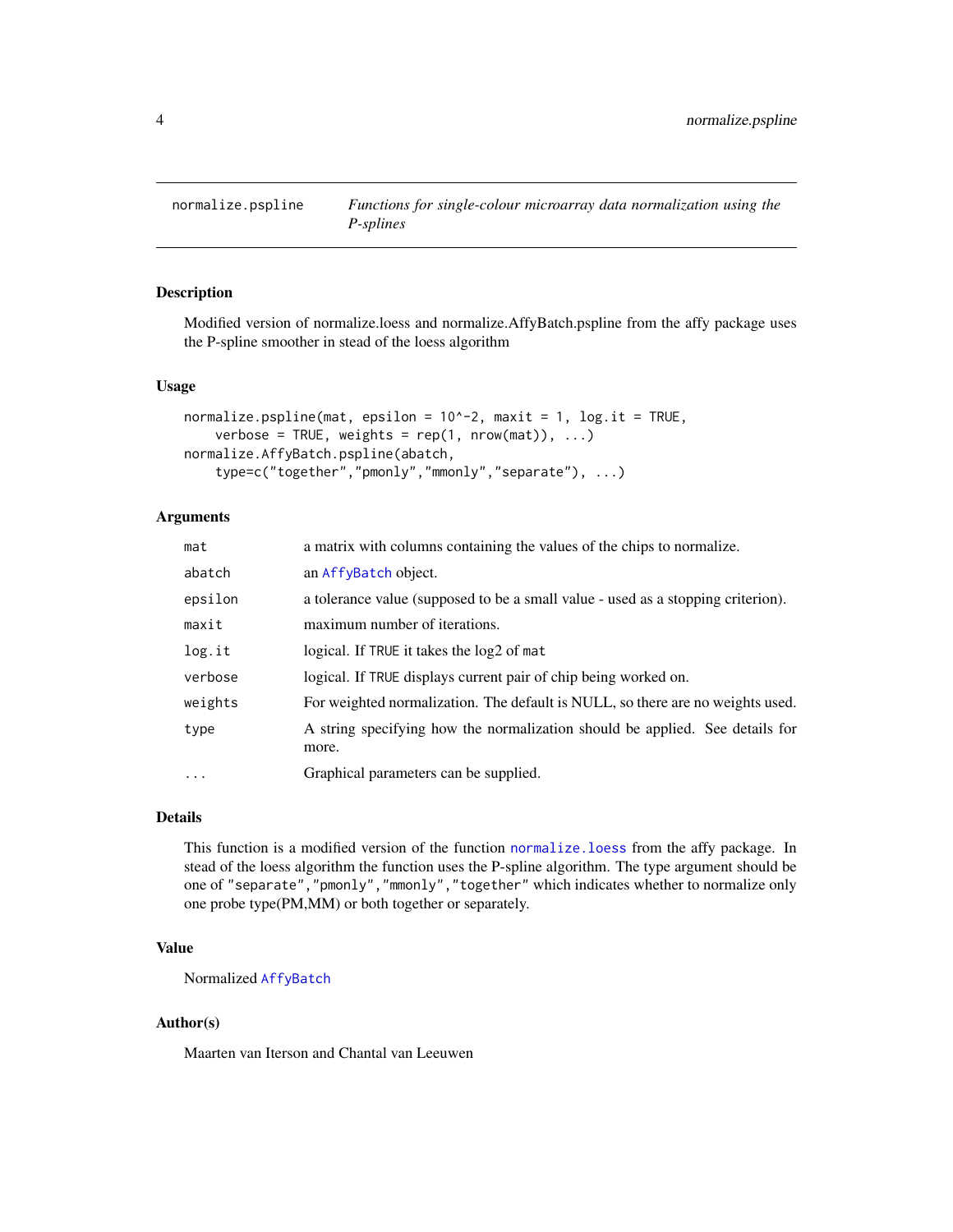# <span id="page-4-0"></span>panel.pspline 5

#### References

Laurent Gautier, Leslie Cope, Benjamin M. Bolstad and Rafael A. Irizarry (2004). affy -analysis of Affymetrix GeneChip data at the probe level. Bioinformatics, Vol. 20, no. 3, 307-315.

van Iterson M, Duijkers FA, Meijerink JP, Admiraal P, van Ommen GJ, Boer JM, van Noesel MM, Menezes RX (2012). A novel and fast normalization method for high-density arrays. SAGMB, 11(4).

Paul .H.C. Eilers and Brain D. Marx (1996). Flexible smoothing with B-splines and Penalties. Statistical Science, Vol 11, No. 2, 89-121.

#### See Also

[normalize.loess](#page-0-0)

# Examples

```
library(affydata)
data(Dilution)
PM <- log2(pm(Dilution[,c(1,3)]))
M <- PM[,1]-PM[,2]
A <- 0.5*(PM[,1]+PM[,2])
nPM <- log2(normalize.pspline(pm(Dilution[,c(1,3)])))
nM <- nPM[,1]-nPM[,2]
nA <- 0.5*(nPM[,1]+nPM[,2])
par(mfcol=c(2,1))plot(M~A)
plot(nM~nA)
norm <- normalize.AffyBatch.pspline(Dilution, type="pmonly")
weights <- rep(1, nrow(exprs(Dilution)))
normw <- normalize.AffyBatch.pspline(Dilution, type="pmonly", weights=weights)
```
<span id="page-4-1"></span>

| panel.pspline | Panel function for adding a P-spline smoothed curves to a lattice |
|---------------|-------------------------------------------------------------------|
|               | graphics panel                                                    |

#### **Description**

The function panel.pspline is similar to panel.loess but show the P-spline smoothed curve.

#### Usage

```
panel.psplit(s, y, weights = rep(1, length(y)), nintervals = 100, type, horizontal = FALSE, col.line=1, ]
```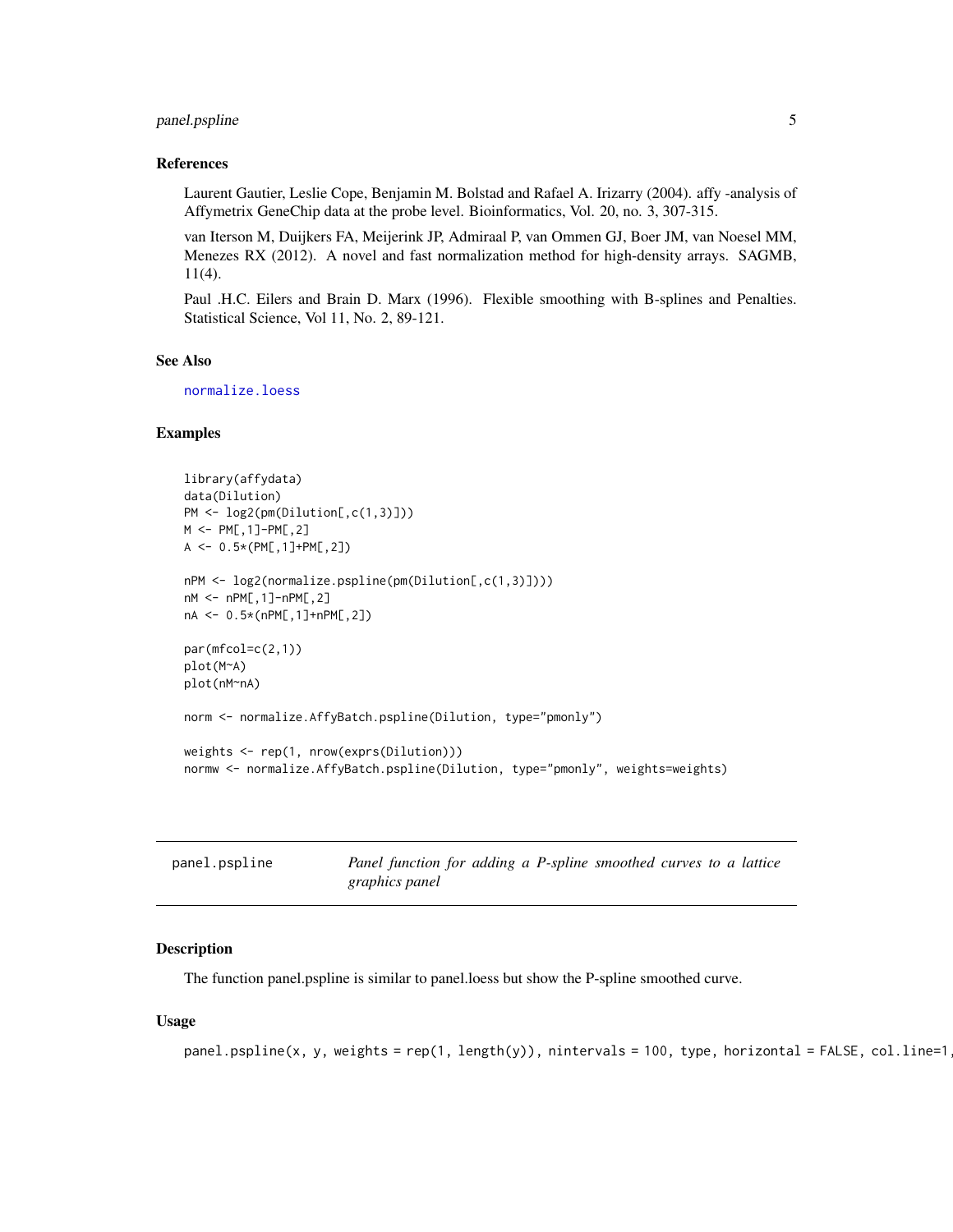### **Arguments**

| vectors giving the coordinates of the points in the scatter plot                                                                   |
|------------------------------------------------------------------------------------------------------------------------------------|
| vector of weights of with same length as the data for a weighted smoothing.<br>Default all weights are 1.                          |
| an integer indicating the number of intervals equal to $1 +$ number of knots. Cur-<br>rently the intervals must be langer than 10. |
| see panel. loess                                                                                                                   |
| see panel. loess                                                                                                                   |
| col.line, lty, lwd                                                                                                                 |
| line colour, type and width that will be used in the plots, defaults are col=1,                                                    |
| $lty=1$ and $lwd=1$ .                                                                                                              |
| see panel. loess                                                                                                                   |
|                                                                                                                                    |

#### Details

?panel.loess

# Author(s)

Maarten van Iterson and Chantal van Leeuwen

# References

Deepayan Sarkar (2009). lattice: Lattice Graphics. R package version 0.17-26. http://CRAN.Rproject.org/package=lattice

van Iterson M, Duijkers FA, Meijerink JP, Admiraal P, van Ommen GJ, Boer JM, van Noesel MM, Menezes RX (2012). A novel and fast normalization method for high-density arrays. SAGMB, 11(4).

Paul .H.C. Eilers and Brain D. Marx (1996). Flexible smoothing with B-splines and Penalties. Statistical Science, Vol 11, No. 2, 89-121.

#### See Also

[panel.loess](#page-0-0)

# Examples

```
library(marray)
library(lattice)
data(swirl)
data <- data.frame(M=as.vector(maM(swirl)), A=as.vector(maA(swirl)), Sample=rep(paste("Array", 1:4), each=nrow(s
xyplot(M~A|Sample, data=data,
                        panel = function(x, y) {
            panel.grid(h=-1, v= 2)
            panel.xyplot(x, y)
```

```
panel.loess(x, y, span=0.25, col="black")
```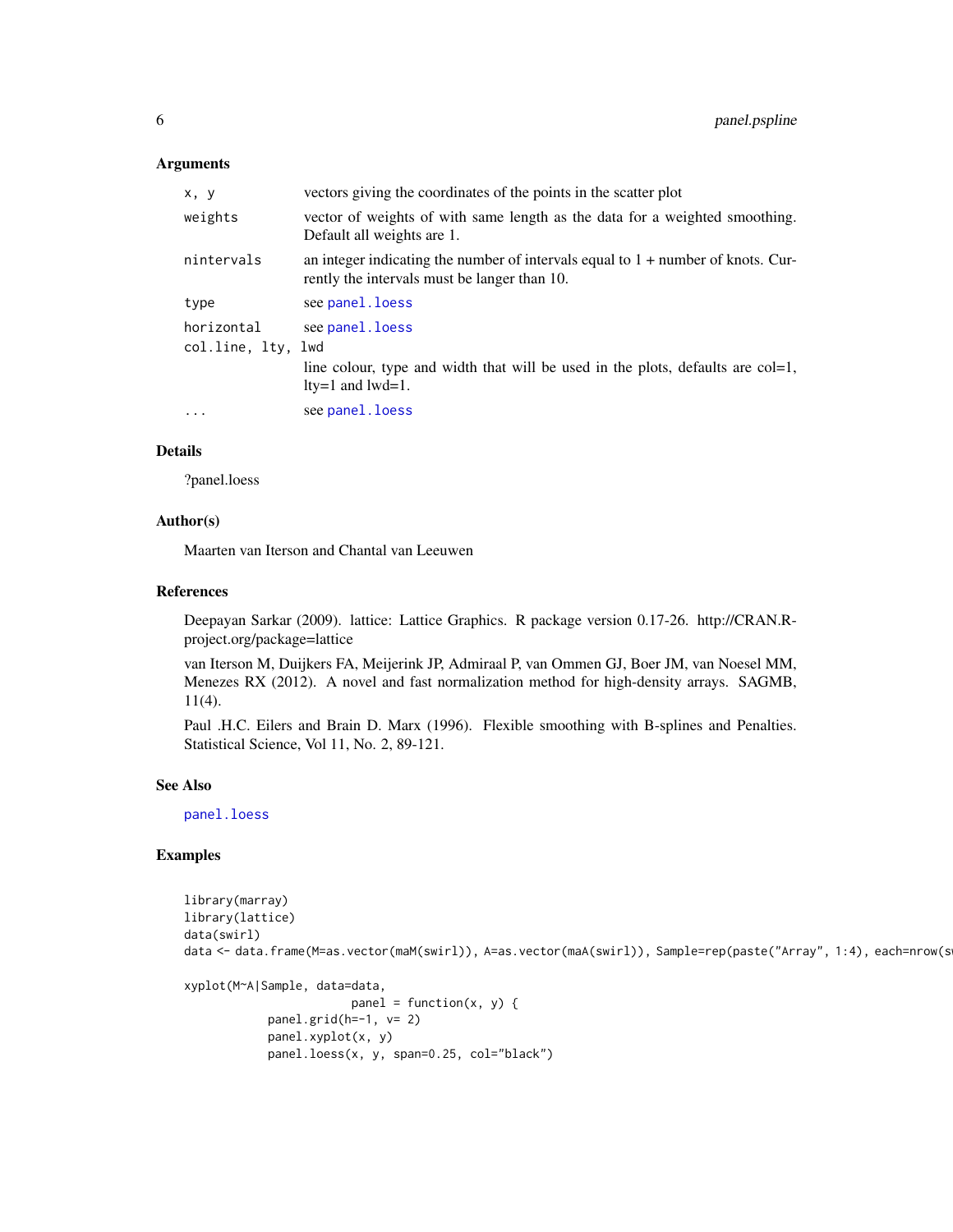panel.pspline(x, y, col="red", lwd=2)})

<span id="page-6-1"></span><span id="page-6-0"></span>

| pspline | Function for two-colour microarray data normalization using the P- |
|---------|--------------------------------------------------------------------|
|         | splines                                                            |

# Description

Wrapper function for two colour microarray data normalization using the P-spline smoother suitable for a RGList- or MarrayRaw-objects.

# Usage

```
pspline(object, background = c("none", "substract"), weights = NULL, nintervals = 100, subset=NULL, sho
```
# Arguments

| object                       | either a RGL ist or an Marray Raw-object.                                                                                           |
|------------------------------|-------------------------------------------------------------------------------------------------------------------------------------|
| background                   | for background substraction use 'substract'. Default is no backgroud substrac-<br>tion.                                             |
| weights                      | vector of weights that will be used a for a weighted normalization. The default<br>NULL assumse equal weight 1 for all data points. |
| nintervals                   | number of bins in which the data will be divided. The default is 100 bins.                                                          |
| showArrays                   | either a integer $(0, 0)$ or a vector of integers indicating the arrays for which a<br>MA-plot will be produced.                    |
| subset                       | subset of the data on which the normalization will be based. A special case of<br>weighted normalization.                           |
| verbose                      | if TRUE gives additional information on the fit.                                                                                    |
| line.col, line.lty, line.lwd |                                                                                                                                     |
|                              | line colour, type and width that will be used in the plots, defaults are col=2,<br>$lty=1$ and $lwd=2$ .                            |
| $\cdots$                     | additional graphical arguments for plotting.                                                                                        |

# Details

if necessary?

# Value

The value that will be returned is either a MAList or MarrayNorm-object dependening on the input type.

# Author(s)

Chantal van Leeuwen and Maarten van Iterson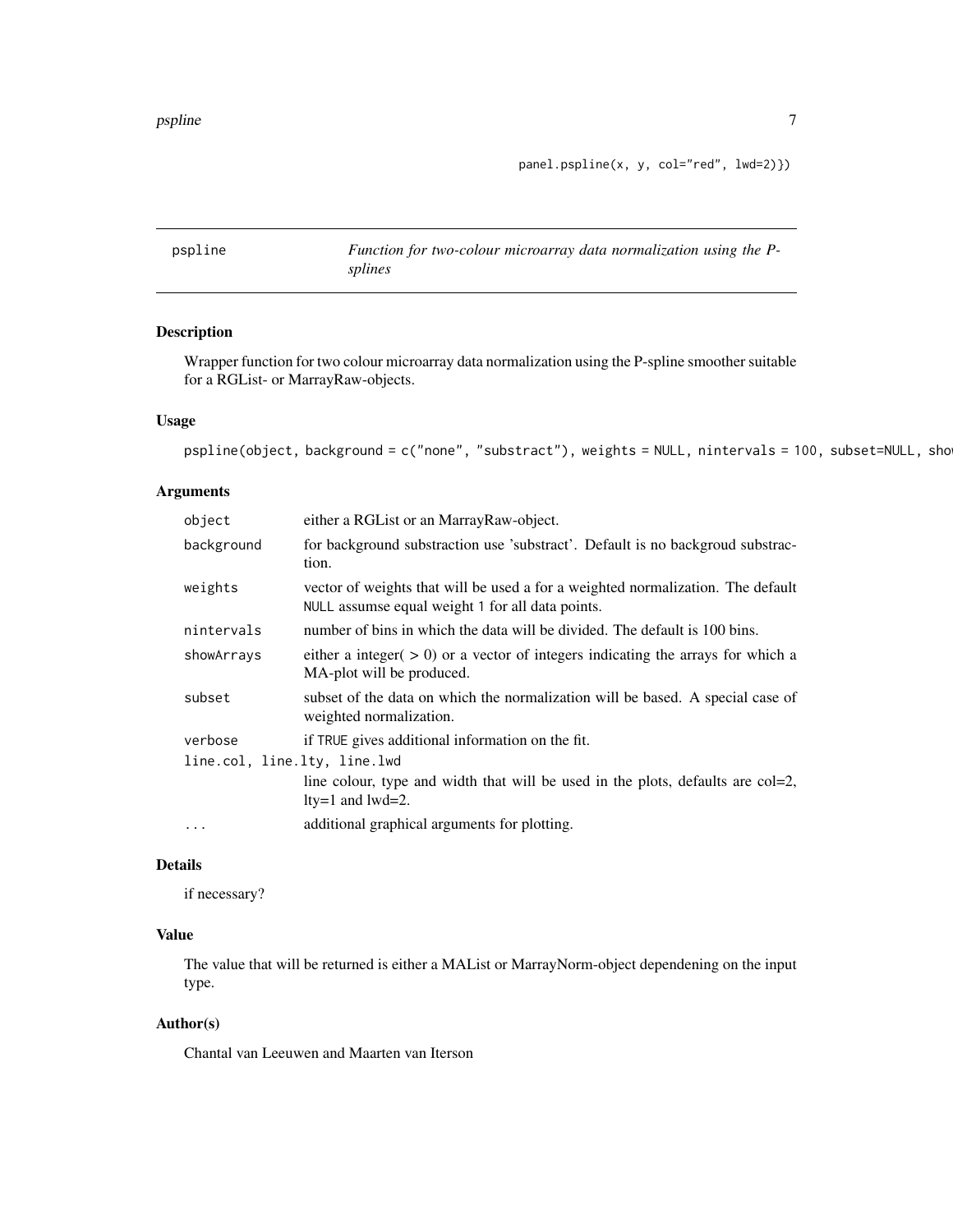### <span id="page-7-0"></span>References

van Iterson M, Duijkers FA, Meijerink JP, Admiraal P, van Ommen GJ, Boer JM, van Noesel MM, Menezes RX (2012). A novel and fast normalization method for high-density arrays. SAGMB, 11(4).

Paul .H.C. Eilers and Brain D. Marx (1996). Flexible smoothing with B-splines and Penalties. Statistical Science, Vol 11, No. 2, 89-121.

# See Also

[normalizeWithinArrays,](#page-0-0) [maNormMain](#page-0-0)

# Examples

```
library(marray)
data(swirl)
x <- pspline(swirl, showArrays=2, pch=20, col="grey")
x <- pspline(swirl, showArrays=2:4, line.col="green")
```
<span id="page-7-1"></span>

| turbotrend | turbotrend: a fast scatterplot smoother |  |  |
|------------|-----------------------------------------|--|--|
|------------|-----------------------------------------|--|--|

# Description

A fast scatterplot smoother based on B-splines with second order difference penalty

# Usage

turbotrend(x, y, w = rep(1, length(y)), n = 100, lambda=10^seq(-10, 10, length=1000), iter=0, method=c("

# Arguments

| x, y   | vectors giving the coordinates of the points in the scatter plot.                                                                                  |
|--------|----------------------------------------------------------------------------------------------------------------------------------------------------|
| W      | vector of weights of with same length as the data for a weighted smoothing.<br>Default all weights are 1.                                          |
| n      | an integer indicating the number of intervals equal to $1 +$ number of knots. Cur-<br>rently the intervals must be langer than 10.                 |
| lambda | Optionally a user-defined penalty parameter can be provided, if not generalized<br>cross-validation is used to find the optimal penalty parameter. |
| iter   | Number of robustifying iterations similar as lowess.                                                                                               |
| method | method for solving the system of linear equations either using the data in the<br>original space or transformed to the Demmler-Reinsch basis.      |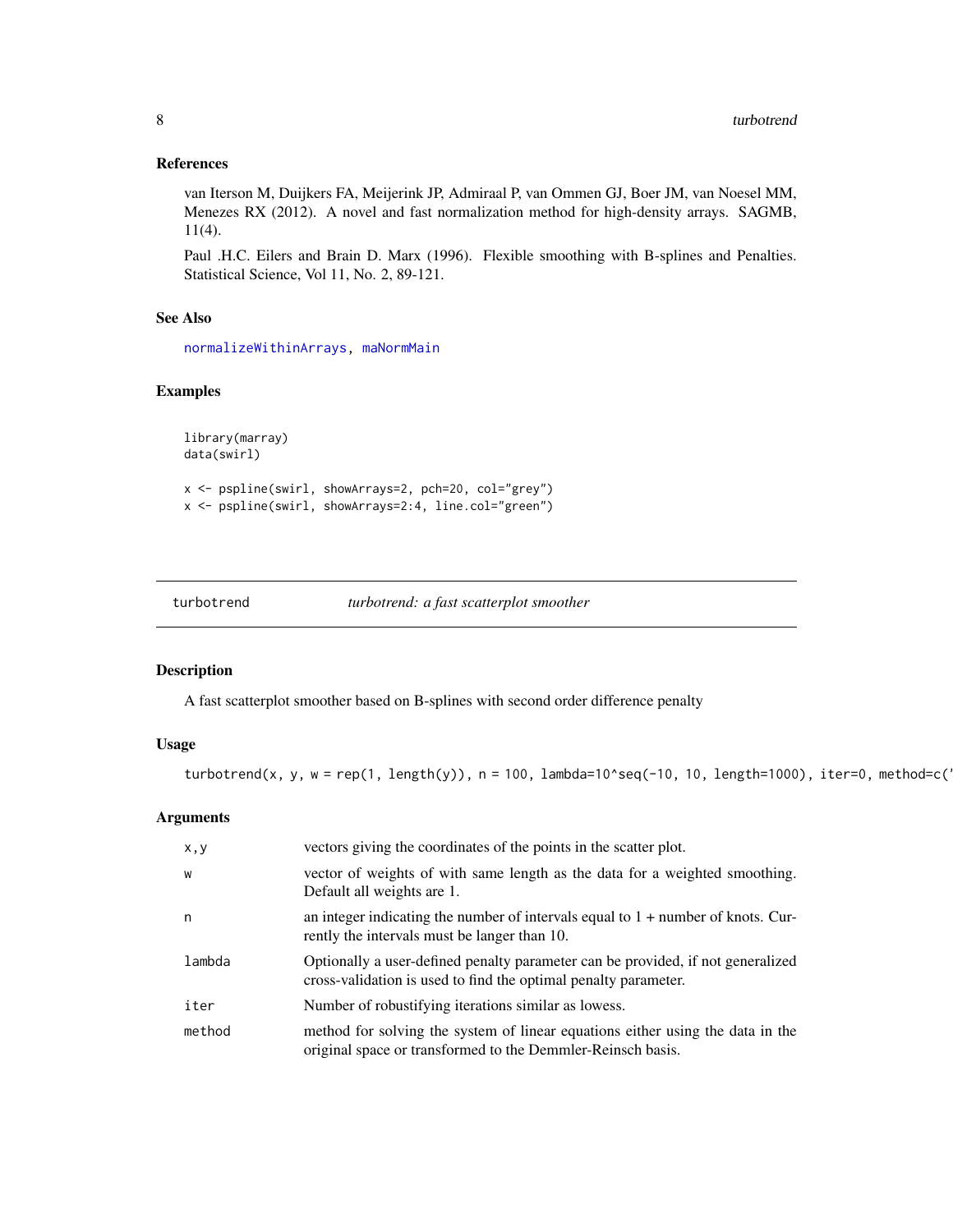#### turbotrend 9

# Details

some details about implementation

#### Value

An object of type pspline is returned as a list with the following items:

| X      | original data vector x                                                                      |
|--------|---------------------------------------------------------------------------------------------|
| У      | fitted y-values with same length as vector x                                                |
| W      | vector of weights                                                                           |
| n      | number of bins                                                                              |
| ytrend | binnend fitted y-values                                                                     |
| xtrend | binned x-values                                                                             |
| lambda | if scalar penalty parameter used else if vector of two lower and upper bound of<br>the grid |
| iter   | number of robustifying iterations                                                           |
| gcv    | generalized cross-validation                                                                |
| edf    | effective degrees of freedom (trace of the smoother matrix)                                 |
| call   | function call which produced this output                                                    |
|        |                                                                                             |

# Author(s)

Maarten van Iterson, Chantal van Leeuwen

# References

van Iterson M, Duijkers FA, Meijerink JP, Admiraal P, van Ommen GJ, Boer JM, van Noesel MM, Menezes RX (2012). A novel and fast normalization method for high-density arrays. SAGMB, 11(4).

Paul .H.C. Eilers and Brain D. Marx (1996). Flexible smoothing with B-splines and Penalties. Statistical Science, Vol 11, No. 2, 89-121.

# See Also

[loess](#page-0-0),[lowess](#page-0-0), [smooth](#page-0-0), [smooth.spline](#page-0-0) and [smooth.Pspline](#page-0-0)

# Examples

```
library(marray)
data(swirl)
x \leq - \text{mad}(\text{swirl})[,1]y \leftarrow \text{maM(swin1)}[, 1]xord <- x[order(x)]
yord <- y[order(x)]
```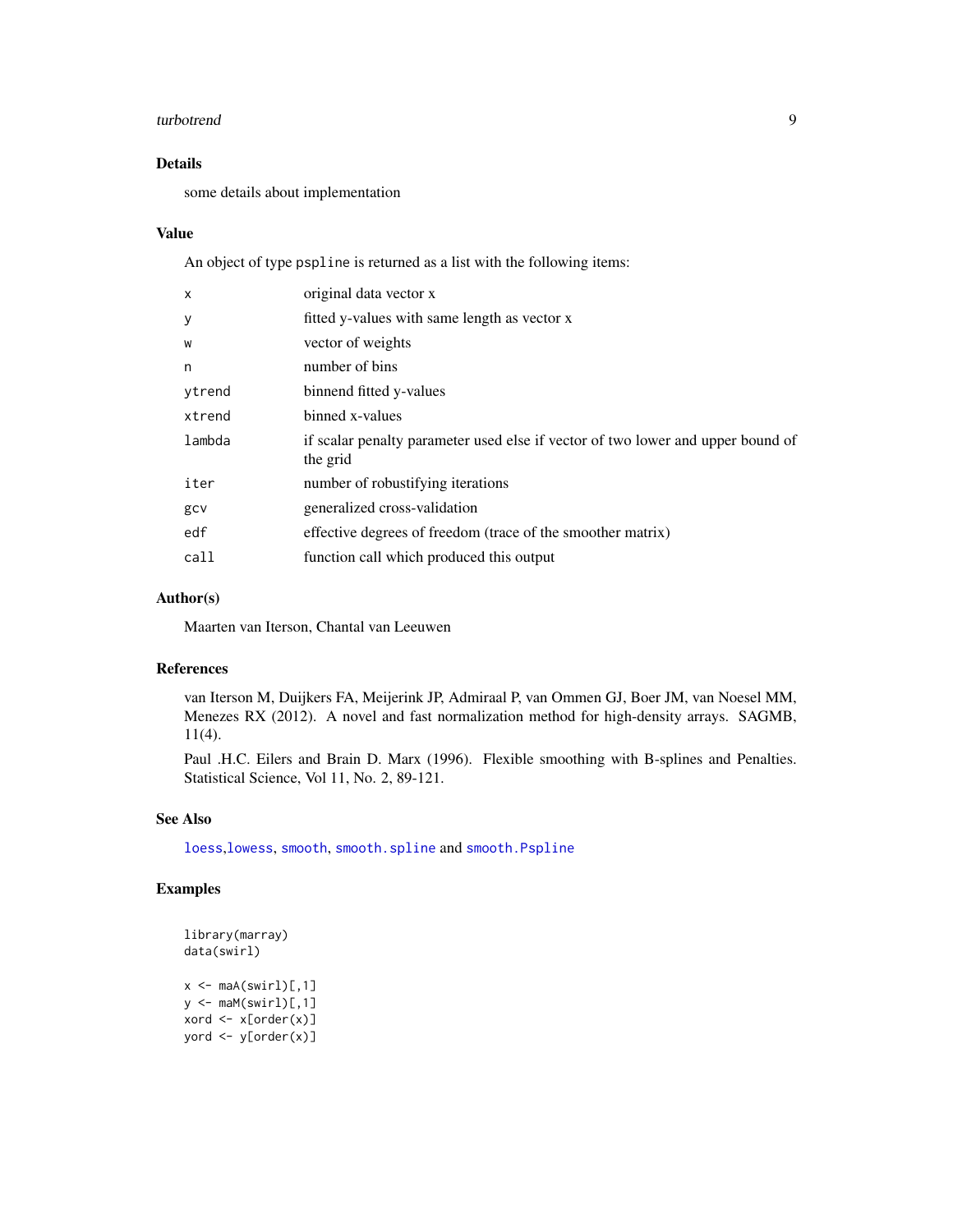#### 10 turbotrend to the contract of the contract of the contract of the contract of the contract of the contract of the contract of the contract of the contract of the contract of the contract of the contract of the contract

plot(xord, yord, main = "data(swirl) & smoothing splines + lowess") lines(turbotrend(xord, yord), col = "red", lwd=2) lines(smooth.spline(xord, yord), col = "green", lwd=2) lines(lowess(xord, yord), col = "purple", lwd=2) legend("topleft", c("piecewise constant P-splines", "Cubic B-splines", "lowess"), text.col=c("red","green","purp